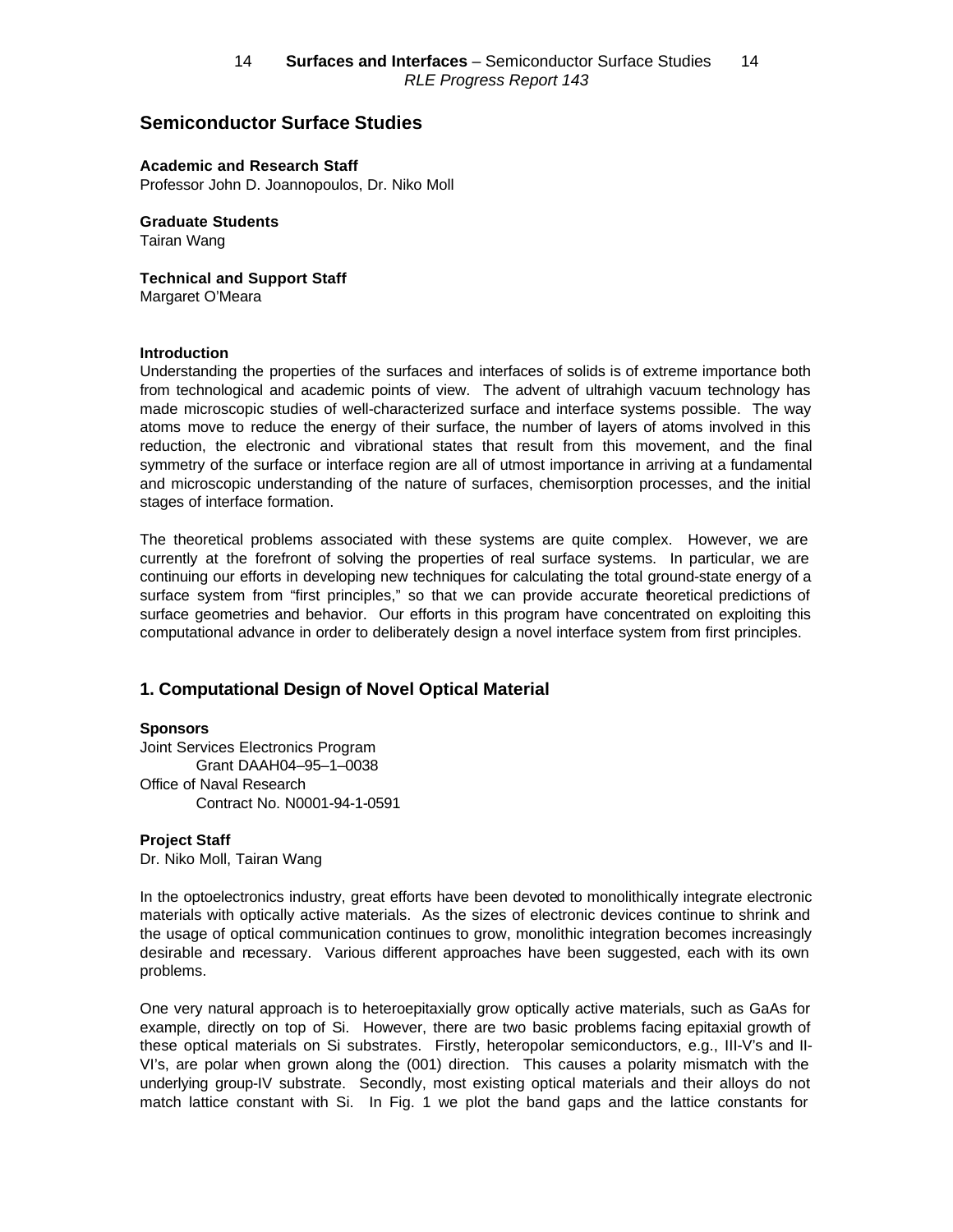conventional semiconductor alloys that are currently used for optically active devices. The III-V alloys shown in Fig. 1 that exhibit band gaps matching the operating wavelength of optical fibers (~1.5 microns) have lattice constants about 8% larger than that of Si. Therefore, it is impossible



Figure 1. Band gaps and lattice constants for various traditional semiconductor materials. The III-V's are shown as red squares, and the II-VI's are shown as green squares. The color-shaded areas denote possible alloyed materials. The InxGa1-xAsyP1-y alloy has a bandgap near 1.5 microns and is the current industry standard. The large lattice constant mismatch with Si prohibits monolithic integration. An ideal material would have a lattice constant and bandgap lying in the region containing the question mark.

to grow these alloys defect free on Si substrates. The polarity mismatch and the lattice mismatch make it exceedingly difficult to create optoelectronic integrated devices using heteroeptiaxy.

The goal of this project is to exploit the predictive power of *ab initio* calculations to deliberately design a novel compound semiconductor that: (1) resolves the polarity-mismatch problem; (2) matches the lattice constant of Si; (3) is an optically-active material; and (4) possesses a gap near 1.5 microns.

Let us begin by considering the polarity mismatch problem. The typical interface of a III--V compound on a Si(100) substrate is illustrated schematically in the left panel of Fig. 2.. Each atom makes four bonds with its four neighbors. As is clear from the illustration, in order to satisfy the twoelectron-per-bond counting rule, half an electron per first-layer group-V atom must be

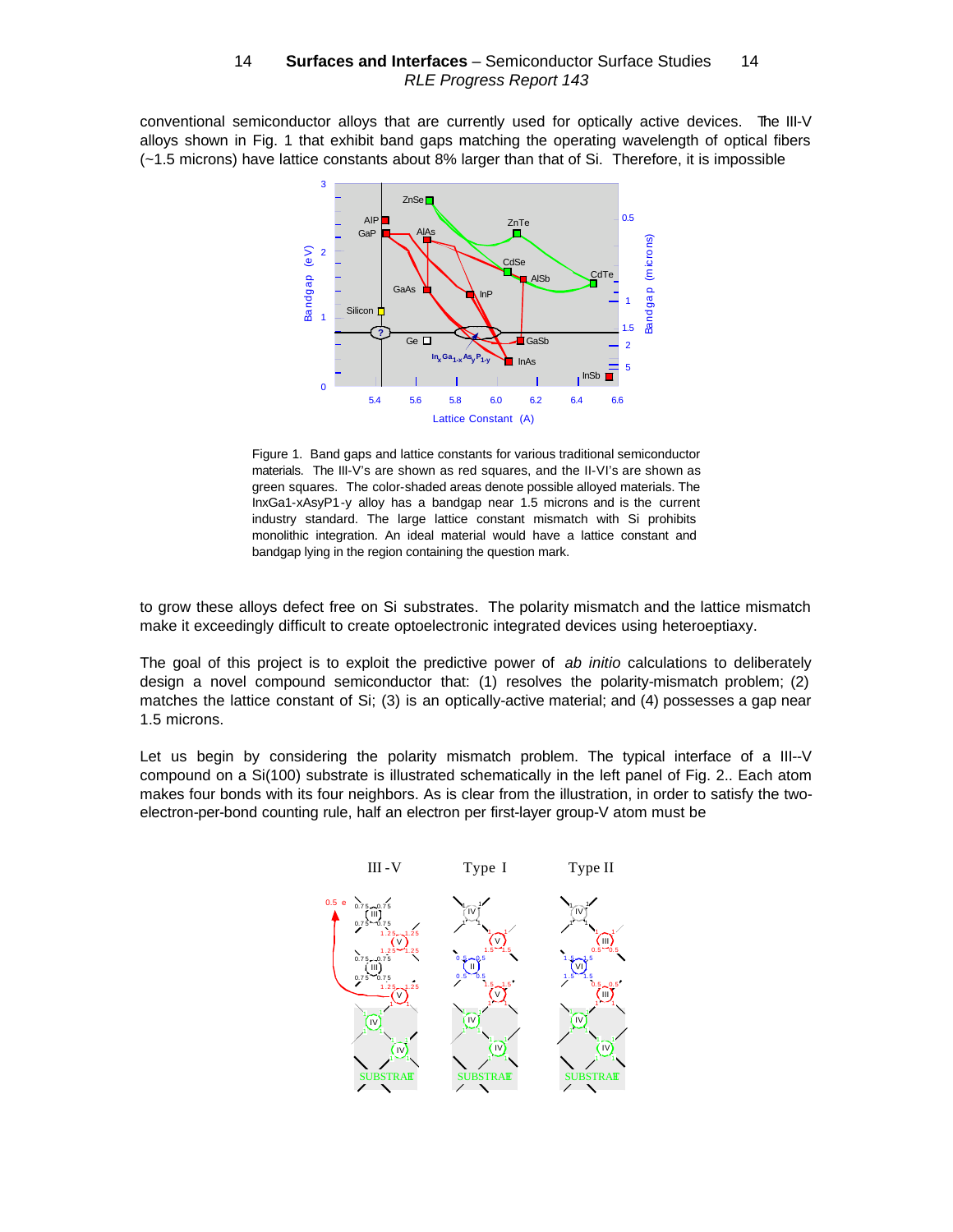Figure 2. Schematic illustration of bond saturation in (100) heteroepitaxial layering of Type I and Type II materials as compared with III--V's. The number of electrons contributed by each atom is indicated along each bond. Note that the atoms of Type I and Type II materials can satisfy their valency locally which resolves polarity mismatch.

redistributed to the outer surface of the structure, thus creating a long-range electric field that accounts for the polarity mismatch.

Our solution to this problem is to reduce the valency of the second layer atoms. As is shown in the center panel of Fig. 2., the valency of the second layer atoms is reduced by one to accommodate the extra electrons from the neighboring group-V atoms of the first layer and the third layer. In doing so, we also need to increase the valency of the fourth-layer atoms by one to satisfy the total electron counting requirement. This layering process can then be repeated without generating a long range field. Similarly, an alternative solution is to start the epitaxial layering with group-III atoms and increase or decrease the valencies of the group-V layers, as is illustrated in the right panel of Fig. 2.. In both cases, the charge-mismatch problem of the interface is resolved.

In effect, we have created a class of "pseudo" III--V materials, with either the group-III element replaced by a combination of group-II and group-IV elements, or the group-V element replaced by a combination of group-IV and group-VI elements. These two possibilities will be denoted as Type I and Type II materials, respectively.

It should be emphasized that there may be more than one component to any of the three groups. For example, given group-II atoms Zn, Cd, group-IV atoms Si, Ge, and group-V atoms P, As, one could form the compound

… Si–P–Zn–As–Ge–As–Cd–As–Si …

Moreover, combinations of the two types of materials may also be considered in epitaxial growth:

substrate : Type I/II : Type I/II :

Interestingly, Type I materials have the same chemical formula as the naturally occurring Chalcopyrite materials. However, the atomic structure is different. The alternating layers of group-II and group-IV elements in Chalcopyrites are intermixed, which make layer by layer heteroepitaxial deposition difficult and also create the same polarity problem as the III--V's.

With the polarity-mismatch problem resolved, the next step is to identify candidates with lattice constants matching that of Si. Since the number of possible choices of atom types and Type I/II layered sequences is enormous, the effort to build and test the potential candidates experimentally would be formidable. In contrast, first-principle calculations on computers can go through many possibilities quickly. We proceed by searching the simple materials first and gradually increasing the complexity involved.

As a starting point, we use data on the tetrahedral-covalent radii of elements to get the approximate lattice constants of various materials. (Detailed calculations later show that they could have an error as large as 4%.) Nonetheless, these estimated lattice constants are valuable in narrowing the search space. According to these estimates, there are 34 Type I and 41 Type II materials with lattice constants that fall within 10% of the Si lattice constant. We start by concentrating on a sampling of those within 3%, and use *ab initio* total energy methods to calculate more accurate lattice constants.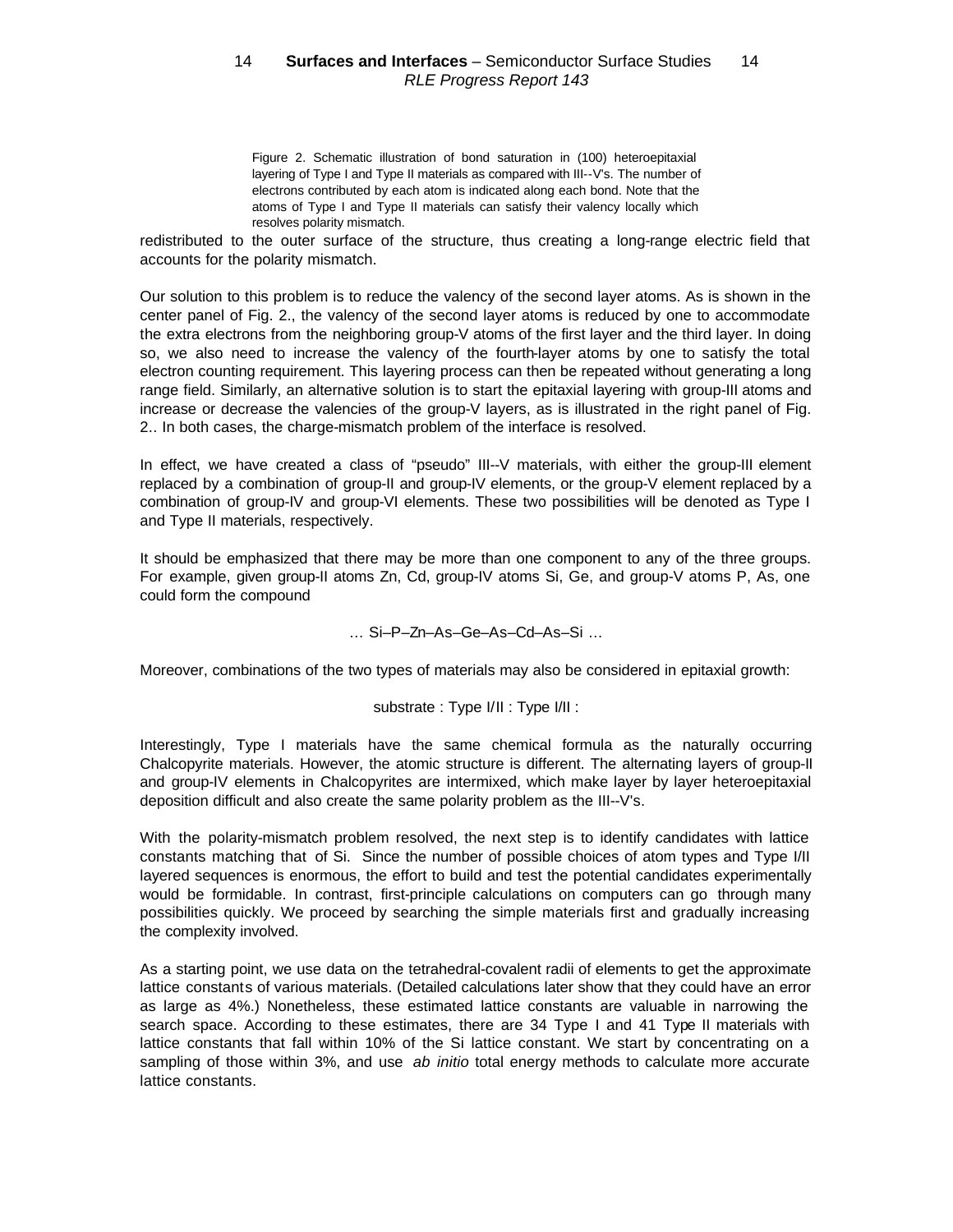#### 14 - Surfaces and Interfaces - Semiconductor Surface Studies - 14 RLE Progress Report 143

The total electronic energy within the local-density-approximation (LDA) is minimized using the preconditioned conjugate-gradient algorithm. The LDA calculations are performed with the Perdew-Zunger parameterized exchange-correlation energy and the Kleinman-Bylander separable form of optimized pseudopotentials . For Zn and Cd, nonlinear core corrections are used. The total energy is a function of the lattice constants as well as the basis vectors. The ions are relaxed according to the Hellman-Feynman forces for each given set of lattice vectors. The lattice constant is then located by finding the minimum of the total energy in the lattice vector space. The cutoff energy used in the calculations is  $E_c = 20$  Ry except for materials involving first row, for which  $E_c = 40$  Ry is used. The LDA method has been proven capable of predicting lattice constants to within 1% of the true values. Once materials with the correct lattice constants are found, their band structures are studied to see if they are direct band-gap materials with the desired gap size. Since LDA methods give poor band-gap results, a much more computationally intensive approach, involving the quasiparticle GW scheme, is used to obtain accurate band-gap information for the most promising candidates.

Formation enthalpies are calculated to investigate if these materials are stable against segregation into equilibrium phases of the elements. The formation enthalpies are found to be typically positive, indicating the materials are stable. In the case of  $(ZnSi)_{1/2}As$ , it is 0.33 eV per atom. This is only half the value of that of the corresponding Chalcopyrite. Thus, our new material is only meta-stable. The conversion to Chalcopyrite, however, involves second-nearest-neighbor exchange and creation of interstitials. We expect the diffusion barrier to be very high and the process unlikely to occur.

The results of the LDA studies reaveal that there is one structural candidate – (ZnSi)<sub>1/2</sub>As, which has a lattice constant within 1% of that of Si. Unfortunately, it has a small indirect band gap. Indeed, all of the compounds studied have either indirect or marginally indirect (<0.1eV) gaps, except for  $(2nSi)_{1/2}P$  and  $In(CS)_{1/2}$ . Since  $(2nSi)_{1/2}P$  has a gap that is larger than desired and a lattice constant smaller than that of Si, it is natural to alloy it with a material that has a smaller gap and a larger lattice constant. Although there are several possible choices, we focus on one particular candidate,  $(2nSi)<sub>1/2</sub>As. By mixing these two materials, both the lattice constant and the band gap should be$ closer to the desired values. This mixing is easily done, since the epitaxial layering scheme allows us to use different group-V elements in different layers of one material. This new type of material can be written as  $(ZnSi)_{1/2}P_{x}As_{1-x}$ , where x indicates the relative percentage of phosphorus used.

We studied several alloys with different x values, and established the trend of lattice constant and band gap as x varies. From Fig. 3., it is clear that a good lattice match can be found near  $x = 0.25$ , with a lattice constant only 0.08% smaller than that of Si. The results also show that the gap

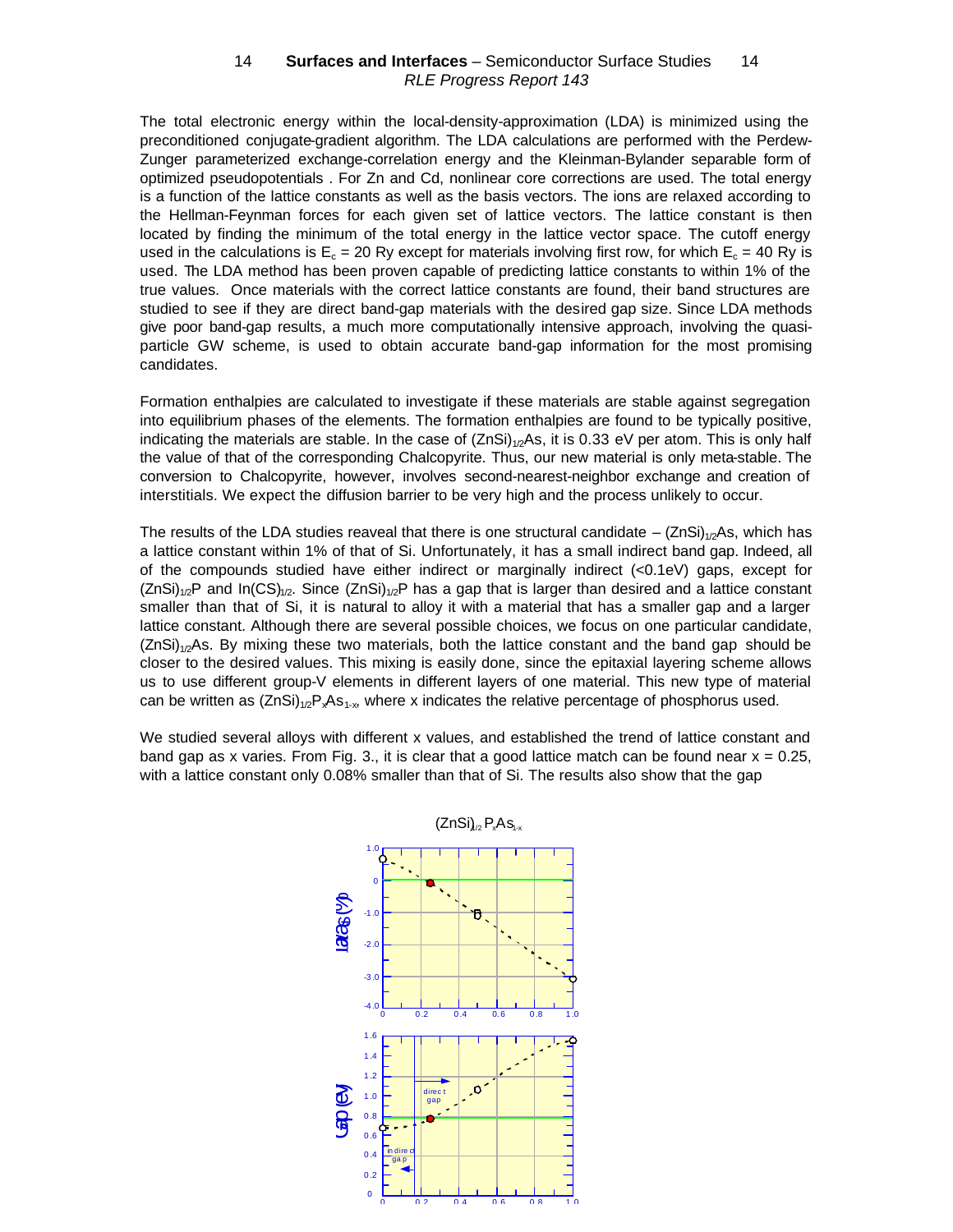Figure 3. Fractional lattice constant mismatch (top panel) and fundamental gap (bottom panel) from quasi-particle GW calculations as a function of P concentration for  $(ZnSi)_{1/2}P_xAs_{1-x}$ .

is clearly direct, although marginally so, and is about 0.78 eV. This corresponds to 1.59 microns, which is close to the canonical optoelectronics wavelength. Note, the precise value of this gap is not as important as the possibility of tuning it by the appropriate phosphorus concentration. As it stands, the chemical formula of this material is  $(ZnSi)_{1/2}P_{1/4}As_{3/4}$ . Growth of this new material on a Si(100) substrate could then follow the sequential deposition:

 $As - Zn - As - Si - As - Zn - P - Si$ 



with repetition in this order. This is shown schematically in Fig. 4..

Figure 4. An illustration of the crystal structure of  $(2nSi)_{1/2}P_{1/4}As_{3/4}$ .

In order to gauge how well the lattice constants continue to match as temperature increases, we can estimate the thermal expansion coefficients from the total energy surfaces for both the new material and Si. The difference in the percentage increase of the lattice constant ( $Da / a(T)$ ) for the two materials is calculated to be less than 0.01% from 0K to 600K, and actually vanishes at 350K. This suggests that thermal expansion will not cause additional lattice mismatch.

Finally, the new alloy material that we have designed will possess a slight dipole moment, due to the difference in chemical properties of phosphorus and arsenic. However, this dipole moment can be eliminated if we invert every other cell in the growth direction, i.e. use a supercell twice as long in the growth direction.